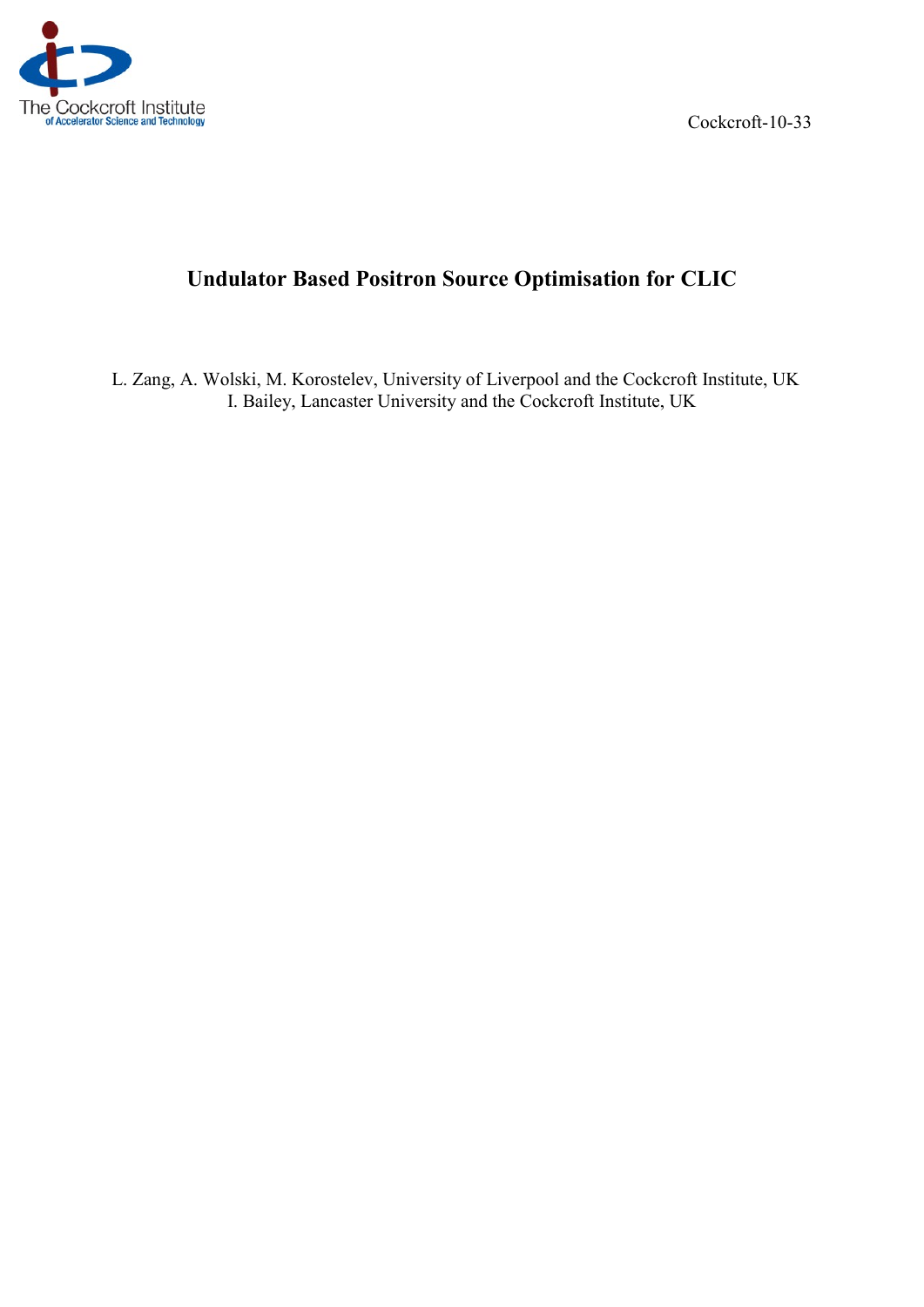## **UNDULATOR BASED POSITRON SOURCE OPTIMISATION FOR CLIC** <sup>∗</sup>

L. Zang*†* , A. Wolski, M. Korostelev, University of Liverpool and the Cockcroft Institute, UK I. Bailey, Lancaster University and the Cockcroft Institute, UK

### *Abstract*

CLIC will need of order  $10^{14}$  positrons per second to achieve its specified luminosity [1]. An undulator based scheme has been proposed as one of the options for the positron source to meet this challenge. As CLIC may operate over a wide range of energy (from 0.5 TeV to 3 TeV centre of mass), there is a large scope to push the performance of the whole system to reach high efficiency. We report on the undulator parameters and optimisation of components of the source, focusing on the undulator, and the adiabatic matching device. In addition to maximising the positron yield, the polarisation of the positron beam is also considered.

#### **INTRODUCTION**

An undulator-based scheme has long been the baseline choice for the positron source for the International Linear Collider [2]. A source of this type has the benefits of producing a beam with an emittance smaller than could be obtained from a conventional source achieving the same production rate, whilst limiting thermal load and activation of the production target; and also allows for the possibility of producing a polarised positron beam by use of a helical undulator. However, an undulator-based source has the disadvantage of coupling the positron production to the high-energy electron beam. To avoid this disadvantage and still retain the possibility of producing a polarised positron beam, studies for CLIC have recently focused on a positron source based on a small electron storage ring [3], in which collisions (Compton scattering) between the electrons and photons from a laser are used to produce gamma rays; the gamma rays are then incident on a target in which positrons are generated by pair production.

However, the Compton-based source is still a novel idea with many technical challenges. It is therefore of value, despite the disadvantages associated with coupling the positron production to the high energy electron beam, to consider the use of an undulator-based positron source for CLIC. Some previous studies [4] have indicated the feasibility of such a configuration. Here, we present the results of some recent simulations from the undulator to the entrance of the positron linac following the target and adiabatic matching device. We focus attention on the positron yield and polarisation: our goal is to define a parameter set that optimises these parameters, taking account of cost issues and engineering constraints, and considering also the

03 Linear Colliders, Lepton Accelerators and New Acceleration Techniques

Table 1: Undulator Parameter Options. Yield and polarisation are calculated taking capture RF and damping ring acceptance into account.

|                              | Option 1              | Option 2             |
|------------------------------|-----------------------|----------------------|
| Electron energy in undulator | 150 GeV               | $250 \,\mathrm{GeV}$ |
| Undulator period             | $11.5 \text{ mm}$     | $11.5 \,\mathrm{mm}$ |
| Deflection parameter         | 0.92                  | 0.92                 |
| Undulator length             | $100 \,\mathrm{m}$    | 32 <sub>m</sub>      |
| Average photon energy        | $10.5 \,\mathrm{MeV}$ | 29.7 MeV             |
| Power deposition in target   | $3.3$ kW              | $1.8$ kW             |
| Positron yield               | 1.5                   | 1.5                  |
| Positron polarisation        | 33%                   | 24%                  |

plan to operate CLIC in stages, with collision energy increasing from 0.5 TeV initially, to an ultimate goal of 3 TeV.

#### **UNDULATOR PARAMETERS**

Key parameters for the undulator include the energy of the electron beam, and the field strength, period, and overall length of the undulator itself. All these parameters affect the yield (positrons produced from the source per electron in the undulator) and the positron beam polarisation. Optimisation is complicated by the fact that there are several possibilities for the CLIC upgrade from 500 GeV collisions to 3 TeV collisions: for example the upgrade could be achieved either by extending the length of the linac, or (in principle) by increasing the linac gradient. In the upgrade, the undulator for the positron source could be relocated, or replaced.

The upgrade options, and their impact on the undulator optimisation, were discussed in [5]. A high electron beam energy has the advantage of providing a higher yield; however, the polarisation is reduced, and the photon energy is increased, which can make design and operation of components downstream of the undulator more difficult. Yield is also improved by reducing the undulator period; however, there is a lower limit of around 10 mm for a superconducting helical undulator, set by the difficulty of winding the coils. A higher magnetic field also improves the yield; but here, there is an upper limit set by the maximum magnetic field that can be produced without quenching the coils.

The most likely upgrade scenario for CLIC is an extension of the linac, with relocation of the undulator for the positron source. That allows a range of options for the electron beam energy, and other parameters. Two options for reasonable choices for the undulator parameters, considering technical performance and cost issues, are shown in Table 1. Note that although in principle, a yield of just one

<sup>∗</sup>Work supported by the Science and Technology Facilities Council.

<sup>†</sup> lei.zang@stfc.ac.uk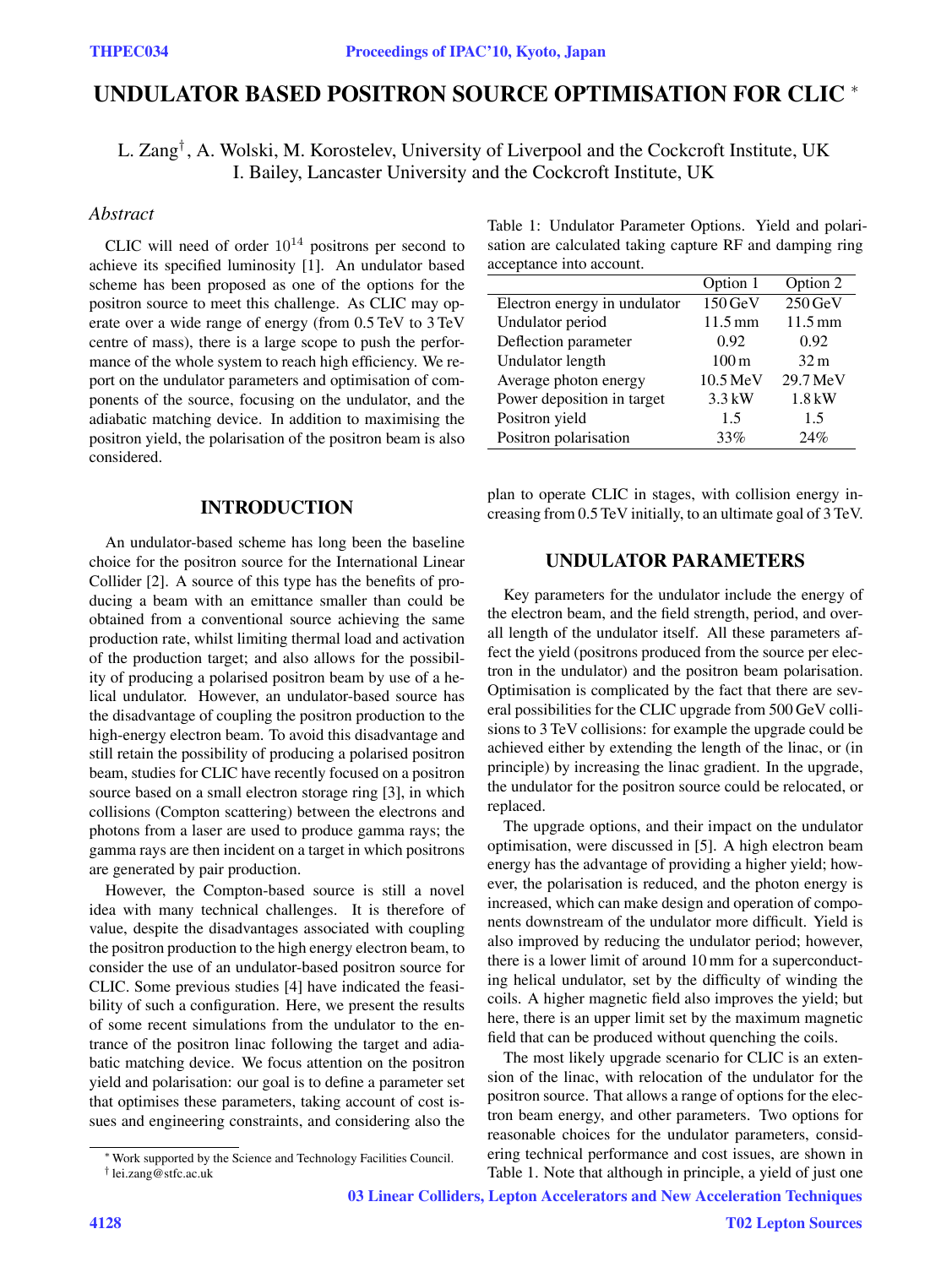

Figure 1: Positron yield and polarisation as functions of the electron beam energy in 100 m helical undulator.

positron per electron in the undulator is sufficient, a higher yield is needed in practice because of losses between the positron source and the interaction point.

In principle, either option could be used at each stage (for collision energy 500 GeV, or 3 TeV). Option 2 allows for a shorter undulator because of the better yield from a higher electron beam energy; however, the polarisation is lower. The precise requirements for polarisation for the physics studies at CLIC need to be understood.

Fig. 1 shows how the positron yield (per 100 m of undulator) and polarisation vary as functions of the electron beam energy between 70 GeV and 250 GeV, for fixed undulator period ( $\lambda_u$  = 11.5 mm) and deflection parameter  $(K = 0.92)$ , defined in the usual way by  $K =$ 93.4  $B[T]$  $\lambda$ <sub>u</sub>[m].

#### **ADIABATIC MATCHING DEVICE**

Photons from the undulator strike a target, and generate positrons by pair production. The positrons are accelerated by a linac, in which transverse focusing is provided by a uniform solenoid field of strength 0.5 T. To minimise losses, the beam at the entrance to the rf section should have a transverse phase space correctly matched to the solenoid field, which means that the phase space distribution will simply rotate as the beam moves along the solenoid, without any variation in transverse size. A beam will be correctly matched to a solenoid of field strength  $B_s$ if, at the entrance to the solenoid, the beam is characterised by a beta function with value:  $\beta = 2\frac{B\rho}{B_s}$ , where  $B\rho$  is the heap rigidity. For the case of the positron source it is difbeam rigidity. For the case of the positron source, it is difficult to specify the beam rigidity, since the energy distribution is very wide. However, taking an 'average' value using a typical distribution, it is found that the transverse phase space distribution would generally be matched to a solenoid field much larger than 0.5 T. Therefore, an optical component is needed to transform the phase space at the exit of the target, to the phase space matched to the 0.5 T solenoid in the first accelerating section. An adiabatic matching device (AMD) achieves this transformation,



Figure 2: Positron energy spread immediately after the target, for undulator parameters Option 1.

by providing a solenoid field that varies smoothly with distance  $z$  from the target:

$$
B(z) = \frac{B_0}{1 + gz},
$$

where  $q$  is a constant "taper parameter". Key parameters for the AMD are the initial field  $B_0$ , the value of the taper parameter, and the physical aperture. Because of the nature of the positron distribution from the target (in particular, the very wide energy spread), it is not possible to achieve a perfect match between the target and the solenoid in the linac. Optimisation of the parameters to achieve a low rate of lost positrons (i.e. a good transfer efficiency) is best done by simulation. Tracking studies can also be used to investigate the effect of the AMD on the polarisation of the beam, although the impact is expected to be small because the polarisation is predominantly in the longitudinal direction.

One difficulty with an AMD is that it produces a high magnetic field on the target. The target has to rotate at high speed to spread the energy deposition from the photon beam, and the magnetic field from the AMD then leads to large eddy currents, which create an additional thermal and mechanical load on the target. For this reason, the baseline configuration for the ILC [2] specifies a pulsed flux concentrator for matching the beam from the target to the first accelerating section: this simplifies the engineering issues, but at the cost of a lower transfer efficiency compared to an AMD. For CLIC, an AMD may be more practical, because the different time structure of the beam allows for a significantly lower rotation speed of the target wheel. Other options for the capture optics include a quarter-wave transformer.

Fig. 2 shows the energy distribution for the positrons produced from the target, using the Option 1 parameter set shown in Table 1 for the undulator. Fig. 3 shows the horizontal phase space for the positrons immediately after the target. Higher energy positrons tend to have lower values for the transverse co-ordinates and momenta.

Fig. 4 shows the variation in capture efficiency with initial field strength and taper parameter, with fixed aperture

03 Linear Colliders, Lepton Accelerators and New Acceleration Techniques